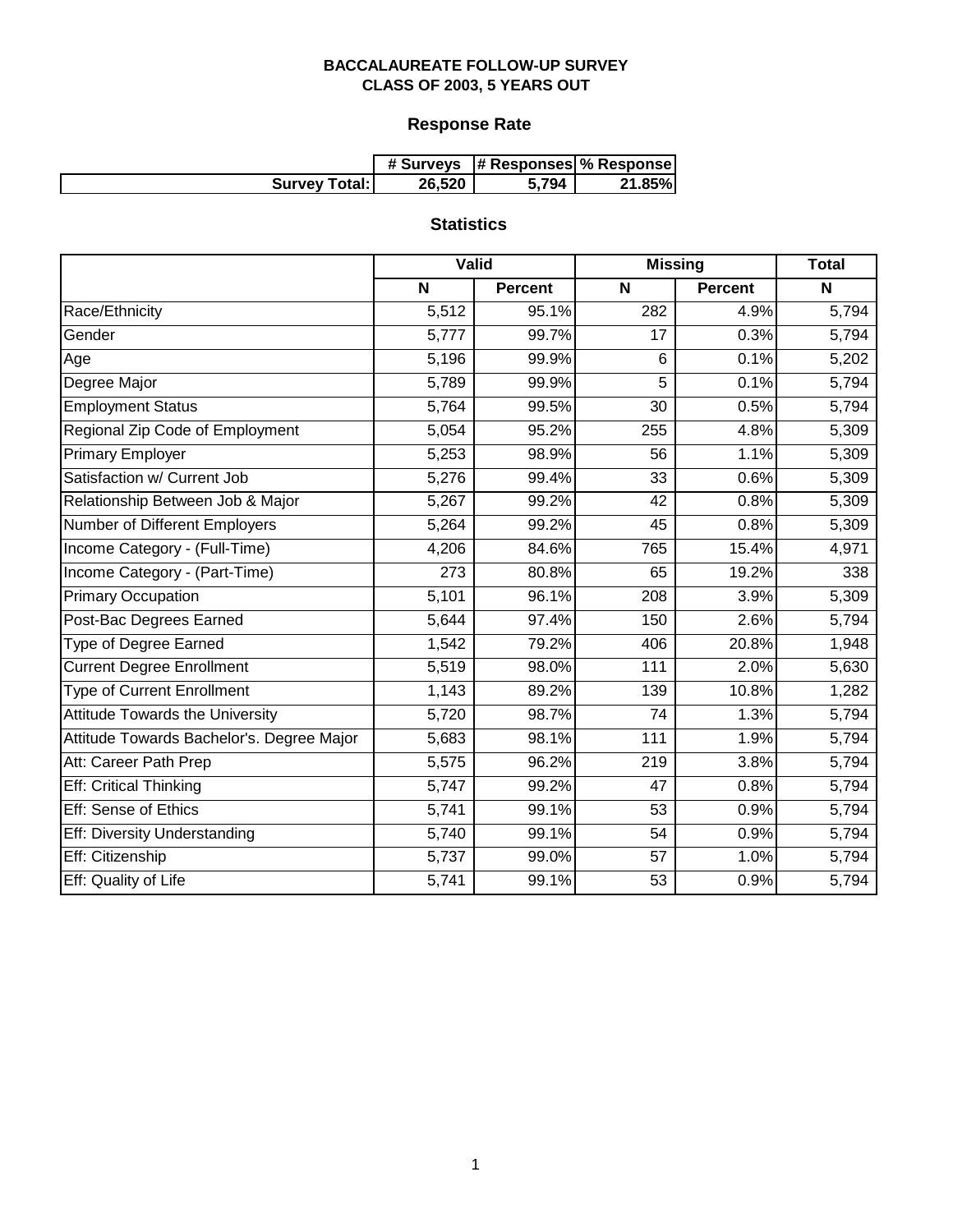# **DEMOGRAPHIC**

# **Race/Ethnicity**

|         |                         |                  |         | <b>Valid</b>   | <b>Cumulative</b> |
|---------|-------------------------|------------------|---------|----------------|-------------------|
|         |                         | <b>Frequency</b> | Percent | <b>Percent</b> | <b>Percent</b>    |
| Valid   | Black, non-Hispanic     | 499              | 8.6     | 9.             | 9.1               |
|         | Asian/Pacific Islander  | 275              | 4.7     | 5.0            | 14.0              |
|         | White, non-Hispanic     | 4.445            | 76.7    | 80.6           | 94.7              |
|         | Native American/Alaskan | 71               | 1.2     | 1.3            | 96.0              |
|         | Hispanic                | 199              | 3.4     | 3.6            | 99.6              |
|         | Non-resident alien      | 23               | 0.4     | 0.4            | 100.0             |
|         | Total                   | 5,512            | 95.1    | 100.0          |                   |
| Missina | No response             | 282              | 4.9     |                |                   |
|         | Total:I                 | 5.794            | 100.0   |                |                   |

#### **Gender**

|                |             |           |                | <b>Valid</b>   | <b>Cumulative</b> |
|----------------|-------------|-----------|----------------|----------------|-------------------|
|                |             | Frequency | <b>Percent</b> | <b>Percent</b> | <b>Percent</b>    |
| <b>Valid</b>   | Female      | 3,306     | 57.1           | 57.2           | 57.2              |
|                | Male        | 2.471     | 42.6           | 42.8           | 100.0             |
|                | Total       | 5,777     | 99.7           | 100.0          |                   |
| <b>Missing</b> | No response | 17        | 0.3            |                |                   |
|                | Total:      | 5,794     | 100.0          |                |                   |

# **Age Category**

|                |                      |                  |         | Valid   | <b>Cumulative</b> |
|----------------|----------------------|------------------|---------|---------|-------------------|
|                |                      | <b>Frequency</b> | Percent | Percent | Percent           |
| Valid          | 25 Years and Younger | 8                | 0.2     | 0.2     | 0.2               |
|                | 26 through 35        | 4,201            | 80.8    | 80.9    | 81.0              |
|                | 36 through 45        | 457              | 8.8     | 8.8     | 89.8              |
|                | 46 and older         | 530              | 10.2    | 10.2    | 100.0             |
|                | Total                | 5,196            | 99.9    | 100.0   |                   |
| <b>Missing</b> | No response          | 6                | 0.1     |         |                   |
|                | Total:               | 5,202            | 100.0   |         |                   |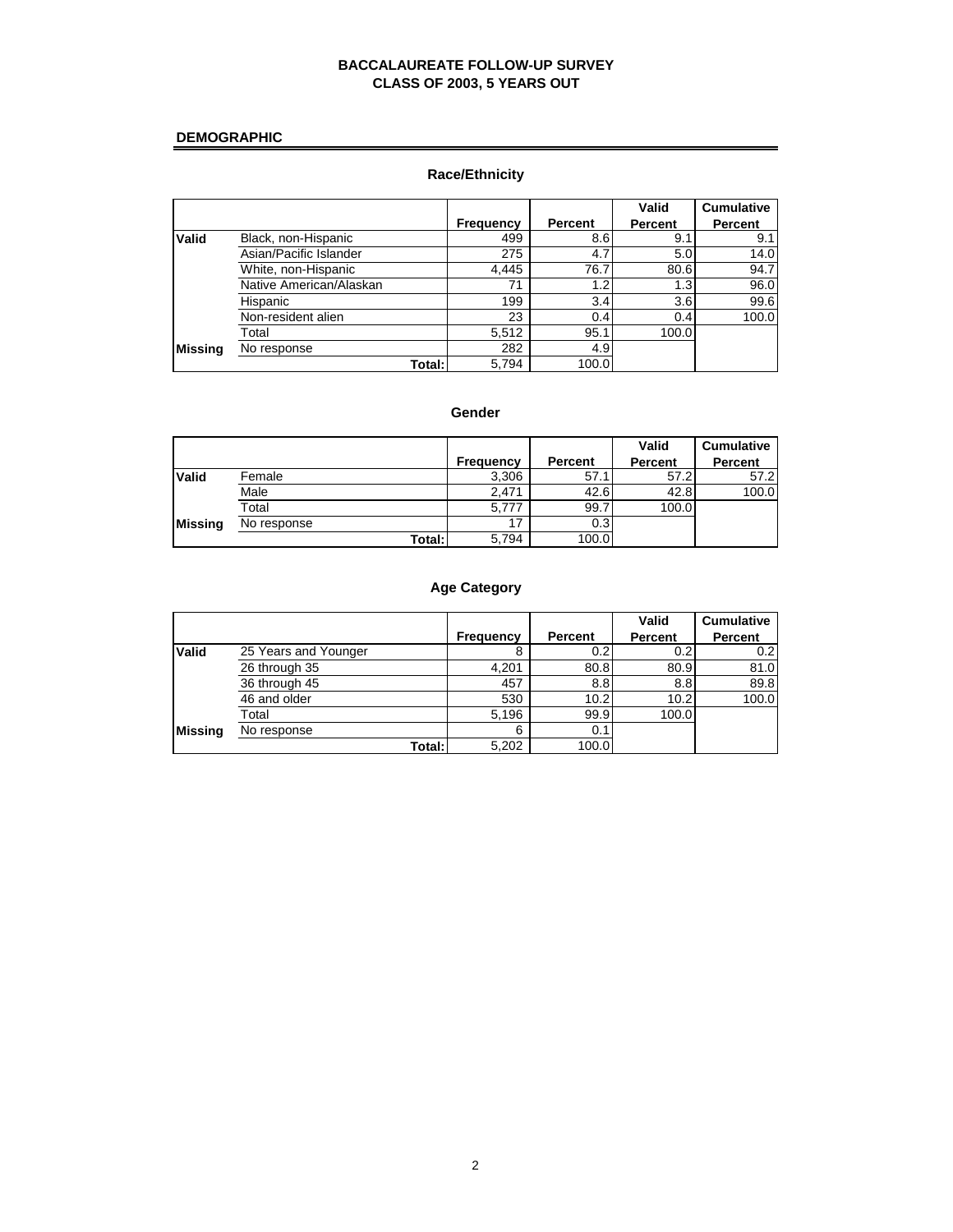# **Bachelor's Degree Major**

|         |                                      |                  |                | Valid          | <b>Cumulative</b> |
|---------|--------------------------------------|------------------|----------------|----------------|-------------------|
|         |                                      | <b>Frequency</b> | <b>Percent</b> | <b>Percent</b> | <b>Percent</b>    |
| Valid   | Agriculture/Natural Resources        | 210              | 3.6            | 3.6            | 3.6               |
|         | Accounting                           | 169              | 2.9            | 2.9            | 6.5               |
|         | <b>Business</b>                      | 798              | 13.8           | 13.8           | 20.3              |
|         | Communication                        | 256              | 4.4            | 4.4            | 24.8              |
|         | <b>Computer/Information Sciences</b> | 158              | 2.7            | 2.7            | 27.5              |
|         | Education                            | 837              | 14.4           | 14.5           | 41.9              |
|         | Engineering                          | 343              | 5.9            | 5.9            | 47.9              |
|         | <b>Engineering Technologies</b>      | 164              | 2.8            | 2.8            | 50.7              |
|         | Nursing                              | 108              | 1.9            | 1.9            | 52.6              |
|         | <b>Health-Related</b>                | 265              | 4.6            | 4.6            | 57.1              |
|         | Liberal Arts/Humanities              | 588              | 10.1           | 10.2           | 67.3              |
|         | Science and Mathematics              | 356              | 6.1            | 6.1            | 73.4              |
|         | Social/Behavioral Sciences           | 762              | 13.2           | 13.2           | 86.6              |
|         | Visual/Performing Arts               | 186              | 3.2            | 3.2            | 89.8              |
|         | Multi/Interdisciplinary              | 45               | 0.8            | 0.8            | 90.6              |
|         | Other                                | 544              | 9.4            | 9.4            | 100.0             |
|         | Total                                | 5,789            | 99.9           | 100.0          |                   |
| Missina | No response                          | 5                | 0.1            |                |                   |
|         | Total:                               | 5,794            | 100.0          |                |                   |

# **EMPLOYMENT**

# **Employment Status**

|                |                 |                  |         | Valid          | <b>Cumulative</b> |
|----------------|-----------------|------------------|---------|----------------|-------------------|
|                |                 | <b>Frequency</b> | Percent | <b>Percent</b> | <b>Percent</b>    |
| <b>Valid</b>   | Yes, Full-Time  | 4,971            | 85.8    | 86.2           | 86.2              |
|                | Yes, Part-Time  | 338              | 5.8     | 5.9            | 92.1              |
|                | No. Is Seeking  | 194              | 3.3     | 3.4            | 95.5              |
|                | No, Not Seeking | 261              | 4.5     | 4.5            | 100.0             |
|                | Total           | 5,764            | 99.5    | 100.0          |                   |
| <b>Missing</b> | No response     | 30               | 0.5     |                |                   |
|                | Total:          | 5,794            | 100.0   |                |                   |

# **Regional Zip Code of Employment**

|                |                  |           |         | <b>Valid</b>   | <b>Cumulative</b> |
|----------------|------------------|-----------|---------|----------------|-------------------|
|                |                  | Frequency | Percent | <b>Percent</b> | <b>Percent</b>    |
| <b>Valid</b>   | Chicago Area     | 2,194     | 41.3    | 43.4           | 43.4              |
|                | Rest of Illinois | 1,729     | 32.6    | 34.2           | 77.6              |
|                | Out-of-State     | 1,131     | 21.3    | 22.4           | 100.0             |
|                | Total            | 5.054     | 95.2    | 100.0          |                   |
| <b>Missing</b> | No response      | 255       | 4.8     |                |                   |
|                | Total:           | 5,309     | 100.0   |                |                   |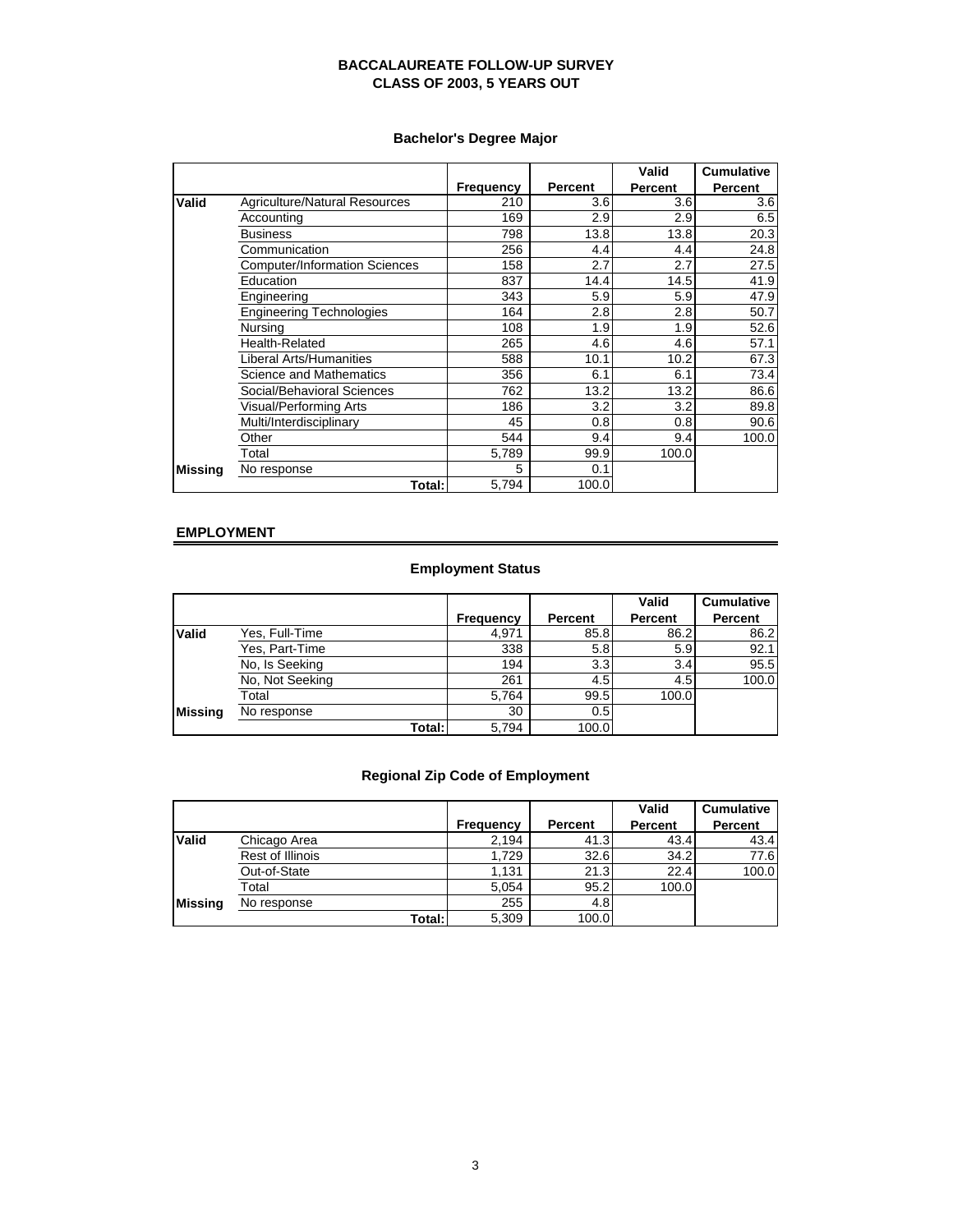# **Primary Employer**

|                |                                                  |                  |                | Valid          | <b>Cumulative</b> |
|----------------|--------------------------------------------------|------------------|----------------|----------------|-------------------|
|                |                                                  | <b>Frequency</b> | <b>Percent</b> | <b>Percent</b> | Percent           |
| Valid          | Self-employed/private practice                   | 311              | 5.9            | 5.9            | 5.9               |
|                | Business (industrial, commercial, or<br>service) | 1.783            | 33.6           | 33.9           | 39.9              |
|                | Professional firm                                | 465              | 8.8            | 8.9            | 48.7              |
|                | College/university                               | 315              | 5.9            | 6.0            | 54.7              |
|                | Elementary/secondary school                      | 875              | 16.5           | 16.7           | 71.4              |
|                | Health agency/institution                        | 443              | 8.3            | 8.4            | 79.8              |
|                | Government (federal, state, or local)            | 532              | 10.0           | 10.1           | 89.9              |
|                | Armed services                                   | 100              | 1.9            | 1.9            | 91.8              |
|                | Non-profit (non-government)                      | 297              | 5.6            | 5.7            | 97.5              |
|                | Other employer                                   | 132              | 2.5            | 2.5            | 100.0             |
|                | Total                                            | 5,253            | 98.9           | 100.0          |                   |
| <b>Missing</b> | No response                                      | 56               | 1.1            |                |                   |
|                | Total:I                                          | 5,309            | 100.0          |                |                   |

#### **Satisfaction w/ Current Job**

|                |                       |                  |         | Valid          | <b>Cumulative</b> |
|----------------|-----------------------|------------------|---------|----------------|-------------------|
|                |                       | <b>Frequency</b> | Percent | <b>Percent</b> | <b>Percent</b>    |
| <b>Valid</b>   | Very satisfied        | 2,071            | 39.0    | 39.3           | 39.3              |
|                | Satisfied             | 1,988            | 37.4    | 37.7           | 76.9              |
|                | Somewhat satisfied    | 850              | 16.0    | 16.1           | 93.0              |
|                | Somewhat dissatisfied | 192              | 3.6     | 3.6            | 96.7              |
|                | <b>Dissatisfied</b>   | 111              | 2.1     | 2.1            | 98.8              |
|                | Very dissatisfied     | 64               | 1.2     | 1.2            | 100.0             |
|                | Total                 | 5,276            | 99.4    | 100.0          |                   |
| <b>Missing</b> | No response           | 33               | 0.6     |                |                   |
|                | Total: I              | 5,309            | 100.0   |                |                   |

# **Relationship Between Job & Major**

|                |                                |                  |         | Valid   | <b>Cumulative</b> |
|----------------|--------------------------------|------------------|---------|---------|-------------------|
|                |                                | <b>Frequency</b> | Percent | Percent | <b>Percent</b>    |
| <b>Valid</b>   | <b>Closely Related</b>         | 2,535            | 47.7    | 48.1    | 48.1              |
|                | Related                        | 1,486            | 28.0    | 28.2    | 76.3              |
|                | Unrelated, by choice           | 782              | 14.7    | 14.8    | 91.2              |
|                | Unrelated, not by choice       | 446              | 8.4     | 8.5     | 99.7              |
|                | Unrelated, no further response | 18               | 0.3     | 0.3     | 100.0             |
|                | Total                          | 5.267            | 99.2    | 100.0   |                   |
| <b>Missing</b> | No response                    | 42               | 0.8     |         |                   |
|                | Total:                         | 5,309            | 100.0   |         |                   |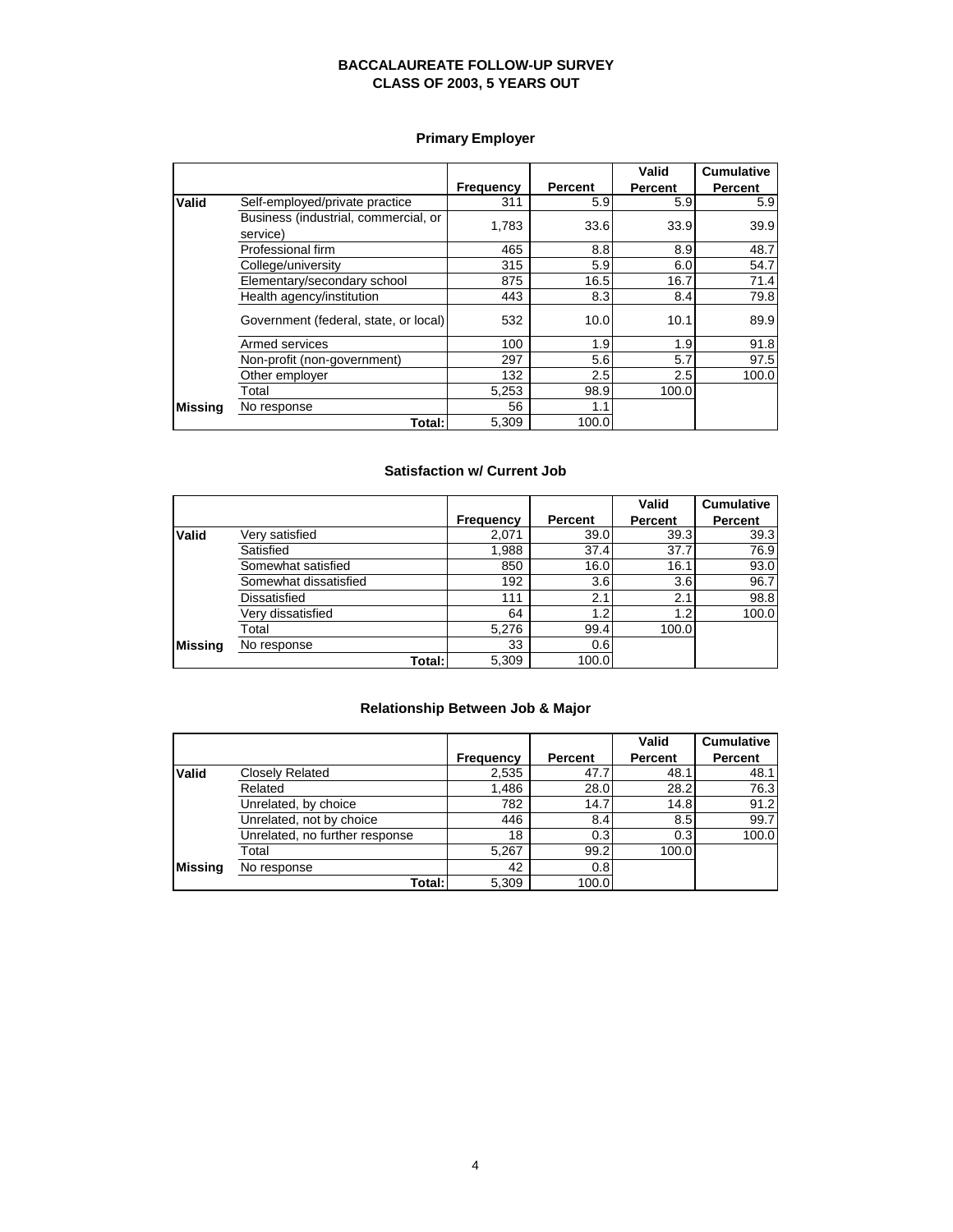# **Number of Different Employers**

|                |               |                  |         | Valid   | <b>Cumulative</b> |
|----------------|---------------|------------------|---------|---------|-------------------|
|                |               | <b>Frequency</b> | Percent | Percent | Percent           |
| <b>Valid</b>   | One           | 1,820            | 34.3    | 34.6    | 34.6              |
|                | Two           | 1,890            | 35.6    | 35.9    | 70.5              |
|                | Three to six  | 1.479            | 27.9    | 28.1    | 98.6              |
|                | More than six | 75               | 1.4     | 1.4     | 100.0             |
|                | Total         | 5,264            | 99.2    | 100.0   |                   |
| <b>Missing</b> | No response   | 45               | 0.8     |         |                   |
|                | Total:        | 5,309            | 100.0   |         |                   |

# **Income Category - (Full-Time Employment)**

|                |                     |                  |         | Valid          | <b>Cumulative</b> |
|----------------|---------------------|------------------|---------|----------------|-------------------|
|                |                     | <b>Frequency</b> | Percent | <b>Percent</b> | <b>Percent</b>    |
| <b>Valid</b>   | Under \$20,000      | 69               | 1.4     | 1.6            | 1.6               |
|                | \$20,000 - \$30,000 | 362              | 7.3     | 8.6            | 10.2              |
|                | $$30,001 - $40,000$ | 808              | 16.3    | 19.2           | 29.5              |
|                | \$40.001 - \$50.000 | 888              | 17.9    | 21.1           | 50.6              |
|                | \$50,001 - \$60,000 | 672              | 13.5    | 16.0           | 66.5              |
|                | \$60,001 - \$75,000 | 739              | 14.9    | 17.6           | 84.1              |
|                | \$75,001 - \$99,999 | 382              | 7.7     | 9.1            | 93.2              |
|                | $$100,000+$         | 286              | 5.8     | 6.8            | 100.0             |
|                | Total               | 4,206            | 84.6    | 100.0          |                   |
| <b>Missing</b> | No response         | 765              | 15.4    |                |                   |
|                | Total:              | 4,971            | 100.0   |                |                   |

# **Income Category - (Part-Time Employment)**

|              |                     |                  |         | Valid          | <b>Cumulative</b> |
|--------------|---------------------|------------------|---------|----------------|-------------------|
|              |                     | <b>Frequency</b> | Percent | <b>Percent</b> | <b>Percent</b>    |
| <b>Valid</b> | Under \$20,000      | 136              | 40.2    | 49.8           | 49.8              |
|              | \$20,000 - \$30,000 | 61               | 18.0    | 22.3           | 72.2              |
|              | \$30,001 - \$40,000 | 31               | 9.2     | 11.4           | 83.5              |
|              | \$40,001 - \$50,000 | 18               | 5.3     | 6.6            | 90.1              |
|              | \$50,001 - \$60,000 |                  | 2.1     | 2.6            | 92.7              |
|              | \$60,001 - \$75,000 | 9                | 2.7     | 3.3            | 96.0              |
|              | \$75,001 - \$99,999 | っ                | 0.6     | 0.7            | 96.7              |
|              | $$100,000+$         | 9                | 2.7     | 3.3            | 100.0             |
|              | Total               | 273              | 80.8    | 100.0          |                   |
| Missina      | No response         | 65               | 19.2    |                |                   |
|              | Total:              | 338              | 100.0   |                |                   |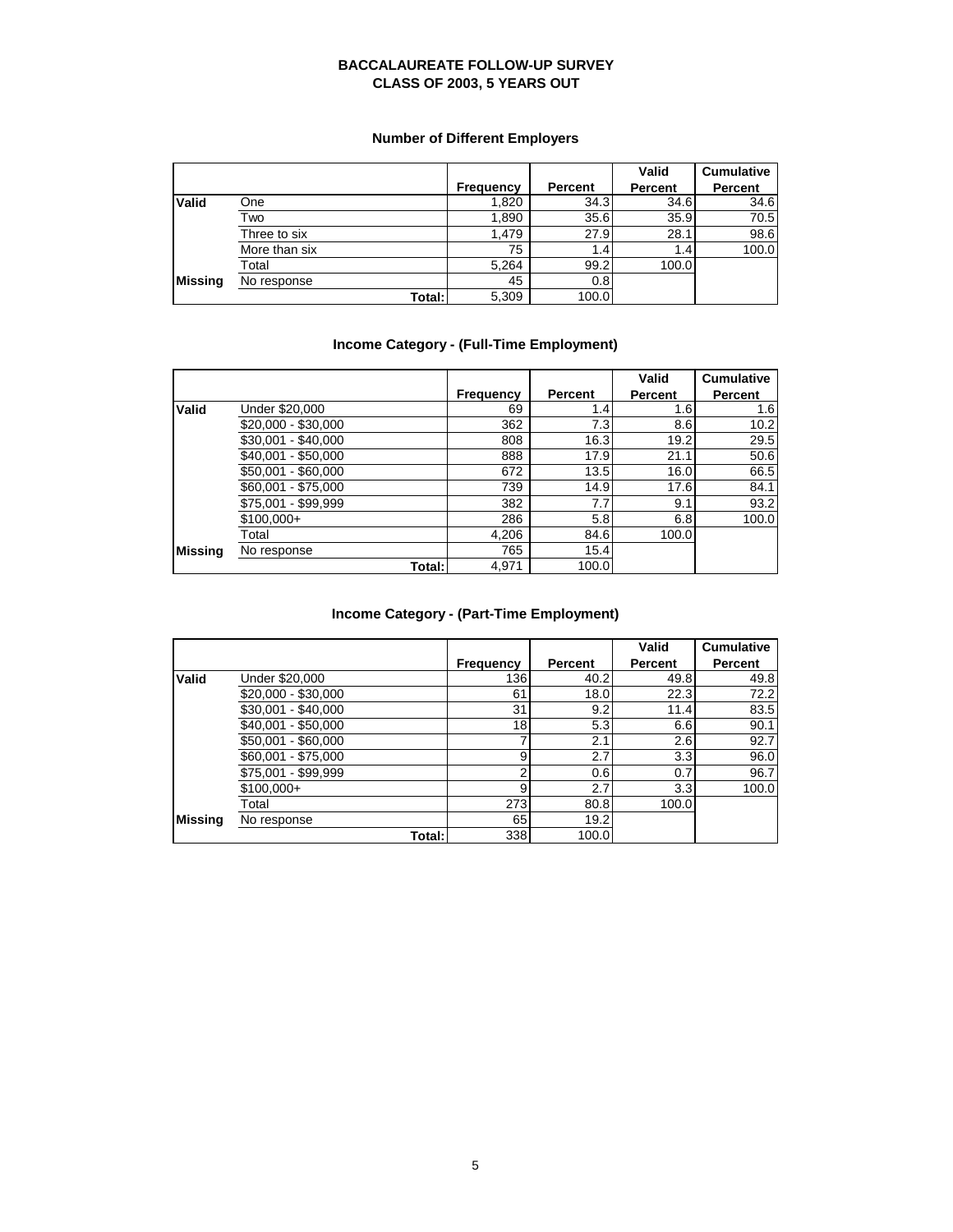# **Primary Occupation**

|                |                                                            |                  |                | Valid   | <b>Cumulative</b> |
|----------------|------------------------------------------------------------|------------------|----------------|---------|-------------------|
|                |                                                            | <b>Frequency</b> | <b>Percent</b> | Percent | <b>Percent</b>    |
| Valid          | Management                                                 | 556              | 10.5           | 10.9    | 10.9              |
|                | <b>Business Operations</b>                                 | 503              | 9.5            | 9.9     | 20.8              |
|                | <b>Financial Specialists</b>                               | 312              | 5.9            | 6.1     | 26.9              |
|                | <b>Computer Specialists</b><br>Mathematical Scientists and | 242              | 4.6            | 4.7     | 31.6              |
|                |                                                            | 14               | 0.3            | 0.3     | 31.9              |
|                | Technicians<br>Architects, Surveyors, and                  |                  |                |         |                   |
|                | Cartographers                                              | 43               | 0.8            | 0.8     | 32.7              |
|                | <b>Engineers and Related Technicians</b>                   | 280              | 5.3            | 5.5     | 38.2              |
|                | Life and Physical Scientists and<br>Technicians            | 89               | 1.7            | 1.7     | 40.0              |
|                | <b>Social Scientists</b>                                   | 53               | 1.0            | 1.0     | 41.0              |
|                | Health: Doctors                                            | 101              | 1.9            | 2.0     | 43.0              |
|                | Health: Registered Nurses                                  | 126              | 2.4            | 2.5     | 45.5              |
|                | Health: Therapists                                         | 83               | 1.6            | 1.6     | 47.1              |
|                | Health: Other Health Practitioners,                        | 171              | 3.2            | 3.4     | 50.4              |
|                | Community and Social Service                               | 237              | 4.5            | 4.6     | 55.1              |
|                | Legal: Attorneys/Judges                                    | 107              | 2.0            | 2.1     | 57.2              |
|                | Legal: Legal Support Workers                               | 49               | 0.9            | 1.0     | 58.1              |
|                | <b>Education: Early Childhood</b><br><b>Teachers</b>       | 72               | 1.4            | 1.4     | 59.6              |
|                | <b>Education: Elementary School</b><br>Teachers            | 250              | 4.7            | 4.9     | 64.5              |
|                | <b>Education: Middle School Teachers</b>                   | 130              | 2.4            | 2.5     | 67.0              |
|                | <b>Education: Secondary School</b><br><b>Teachers</b>      | 197              | 3.7            | 3.9     | 70.9              |
|                | <b>Education: Special Education</b><br><b>Teachers</b>     | 118              | 2.2            | 2.3     | 73.2              |
|                | Education: Other, except<br>Administrators                 | 218              | 4.1            | 4.3     | 77.5              |
|                | <b>Library Occupations</b>                                 | 25               | 0.5            | 0.5     | 77.9              |
|                | Arts and Design Workers                                    | 66               | 1.2            | 1.3     | $\overline{79.2}$ |
|                | Entertainers, Performers, Sports,<br>and Related           | 32               | 0.6            | 0.6     | 79.9              |
|                | Media and Communication Workers                            | 89               | 1.7            | 1.7     | 81.6              |
|                | <b>Sales</b>                                               | 253              | 4.8            | 5.0     | 86.6              |
|                | Office and Administration                                  | 218              | 4.1            | 4.3     | 90.8              |
|                | <b>Protective Services</b>                                 | 157              | 3.0            | 3.1     | 93.9              |
|                | Food Preparation and Serving                               | 24               | 0.5            | 0.5     | 94.4              |
|                | <b>Building and Grounds Cleaning</b>                       | 11               | 0.2            | 0.2     | 94.6              |
|                | Personal Care Services                                     | 27               | 0.5            | 0.5     | 95.1              |
|                | Farming, Fishing, and Forestry                             | 33               | 0.6            | 0.6     | 95.8              |
|                | <b>Construction and Extractive</b>                         | 42               | 0.8            | 0.8     | 96.6              |
|                | Installation, Maintenance, and<br>Repair                   | 19               | 0.4            | 0.4     | 97.0              |
|                | Production                                                 | 27               | 0.5            | 0.5     | 97.5              |
|                | <b>Transportation and Material Moving</b>                  | 35               | 0.7            | 0.7     | 98.2              |
|                | Military                                                   | 92               | 1.7            | 1.8     | 100.0             |
|                | Total                                                      | 5,101            | 96.1           | 100.0   |                   |
| <b>Missing</b> | No response                                                | 208              | 3.9            |         |                   |
|                | Total:                                                     | 5,309            | 100.0          |         |                   |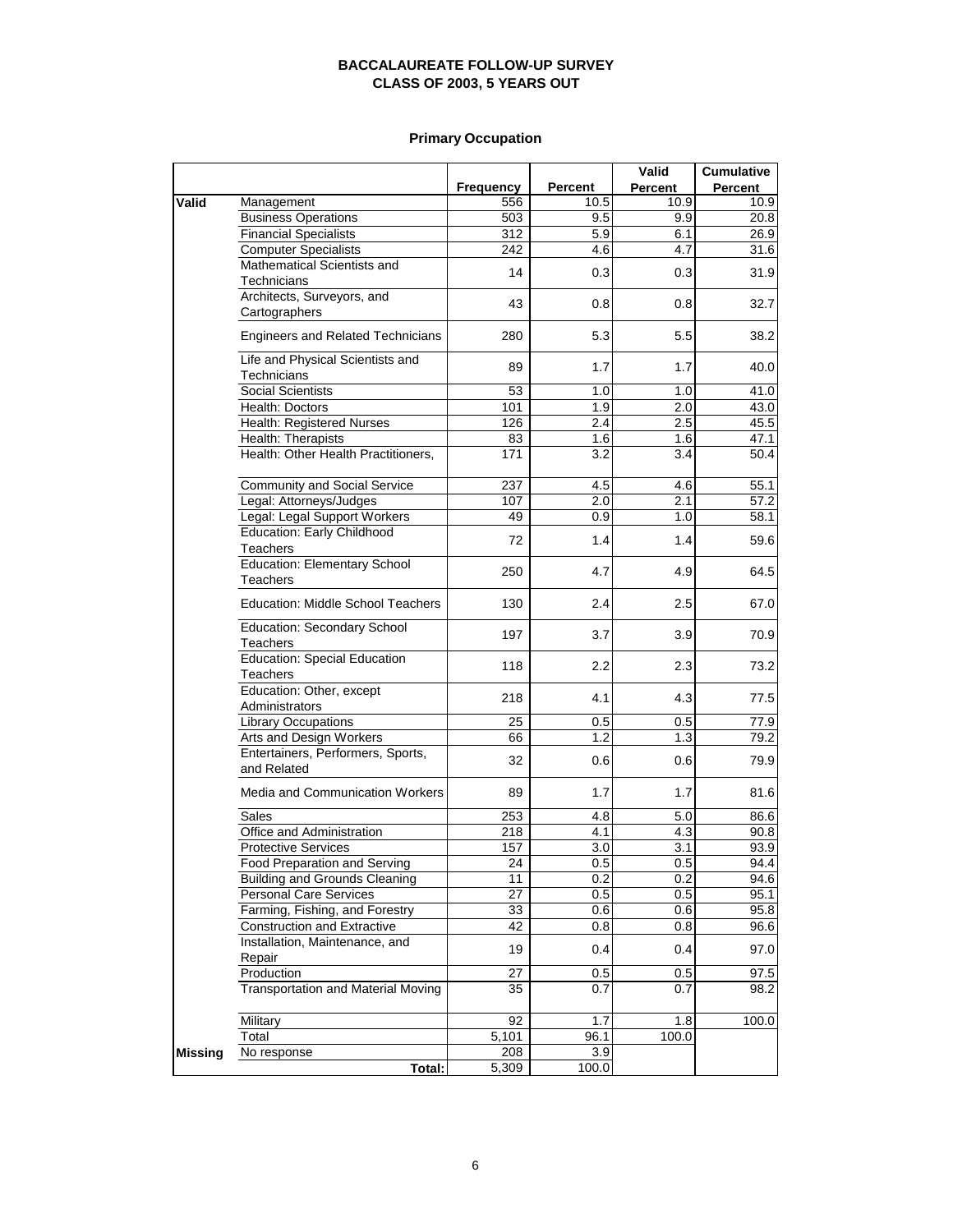# **EDUCATION**

# **Post-Bac Degrees Earned**

|                |             | Frequency | Percent | Valid<br><b>Percent</b> | <b>Cumulative</b><br>Percent |
|----------------|-------------|-----------|---------|-------------------------|------------------------------|
| <b>Valid</b>   | Yes         | 1.948     | 33.6    | 34.5                    | 34.5                         |
|                | No          | 3,696     | 63.8    | 65.5                    | 100.0                        |
|                | Total       | 5.644     | 97.4    | 100.0                   |                              |
| <b>Missing</b> | No response | 150       | 2.6     |                         |                              |
|                | Total:      | 5,794     | 100.0   |                         |                              |

# **Type of Degree Earned**

|                |                       |                  |         | Valid          | <b>Cumulative</b> |
|----------------|-----------------------|------------------|---------|----------------|-------------------|
|                |                       | <b>Frequency</b> | Percent | <b>Percent</b> | <b>Percent</b>    |
| <b>Valid</b>   | Associate             | 50               | 2.6     | 3.2            | 3.2               |
|                | Second baccalaureate  | 54               | 2.8     | 3.5            | 6.7               |
|                | Academic master's     | 794              | 40.8    | 51.5           | 58.2              |
|                | Professional master's | 384              | 19.7    | 24.9           | 83.1              |
|                | Medicine              | 31               | 1.6     | 2.0            | 85.1              |
|                | Health professional   | 55               | 2.8     | 3.6            | 88.7              |
|                | Theology/divinity     | 3                | 0.2     | 0.2            | 88.9              |
|                | Law                   | 85               | 4.4     | 5.5            | 94.4              |
|                | Doctorate             | 48               | 2.5     | 3.1            | 97.5              |
|                | Other                 | 38               | 2.0     | 2.5            | 100.0             |
|                | Total                 | 1,542            | 79.2    | 100.0          |                   |
| <b>Missing</b> | No response           | 406              | 20.8    |                |                   |
|                | Total:                | 1,948            | 100.0   |                |                   |

# **Current Degree Enrollment**

|                |                |           |                | Valid          | <b>Cumulative</b> |
|----------------|----------------|-----------|----------------|----------------|-------------------|
|                |                | Frequency | <b>Percent</b> | <b>Percent</b> | <b>Percent</b>    |
| <b>Valid</b>   | Yes, Full-Time | 719       | 12.8           | 13.0           | 13.0              |
|                | Yes, Part-Time | 563       | 10.0           | 10.2           | 23.2              |
|                | No             | 4,237     | 75.3           | 76.8           | 100.0             |
|                | Total          | 5.519     | 98.0           | 100.0          |                   |
| <b>Missing</b> | No response    | 111       | 2.0            |                |                   |
|                | Total: I       | 5,630     | 100.0          |                |                   |

# **Type of Current Enrollment**

|                |                       |                  |                | Valid          | <b>Cumulative</b> |
|----------------|-----------------------|------------------|----------------|----------------|-------------------|
|                |                       | <b>Frequency</b> | <b>Percent</b> | <b>Percent</b> | <b>Percent</b>    |
| Valid          | Associate             | 22               | 1.7            | 1.9            | 1.9               |
|                | Second baccalaureate  | 37               | 2.9            | 3.2            | 5.2               |
|                | Academic master's     | 471              | 36.7           | 41.2           | 46.4              |
|                | Professional master's | 341              | 26.6           | 29.8           | 76.2              |
|                | Medicine              | 14               | 1.1            | 1.2            | 77.4              |
|                | Health professional   | 24               | 1.9            | 2.1            | 79.5              |
|                | Theology/divinity     | 13               | 1.0            | 1.1            | 80.7              |
|                | ∟aw                   | 23               | 1.8            | 2.0            | 82.7              |
|                | Doctorate             | 128              | 10.0           | 11.2           | 93.9              |
|                | Other                 | 70               | 5.5            | 6.1            | 100.0             |
|                | Total                 | 1.143            | 89.2           | 100.0          |                   |
| <b>Missing</b> | No response           | 139              | 10.8           |                |                   |
|                | Total:I               | 1,282            | 100.0          |                |                   |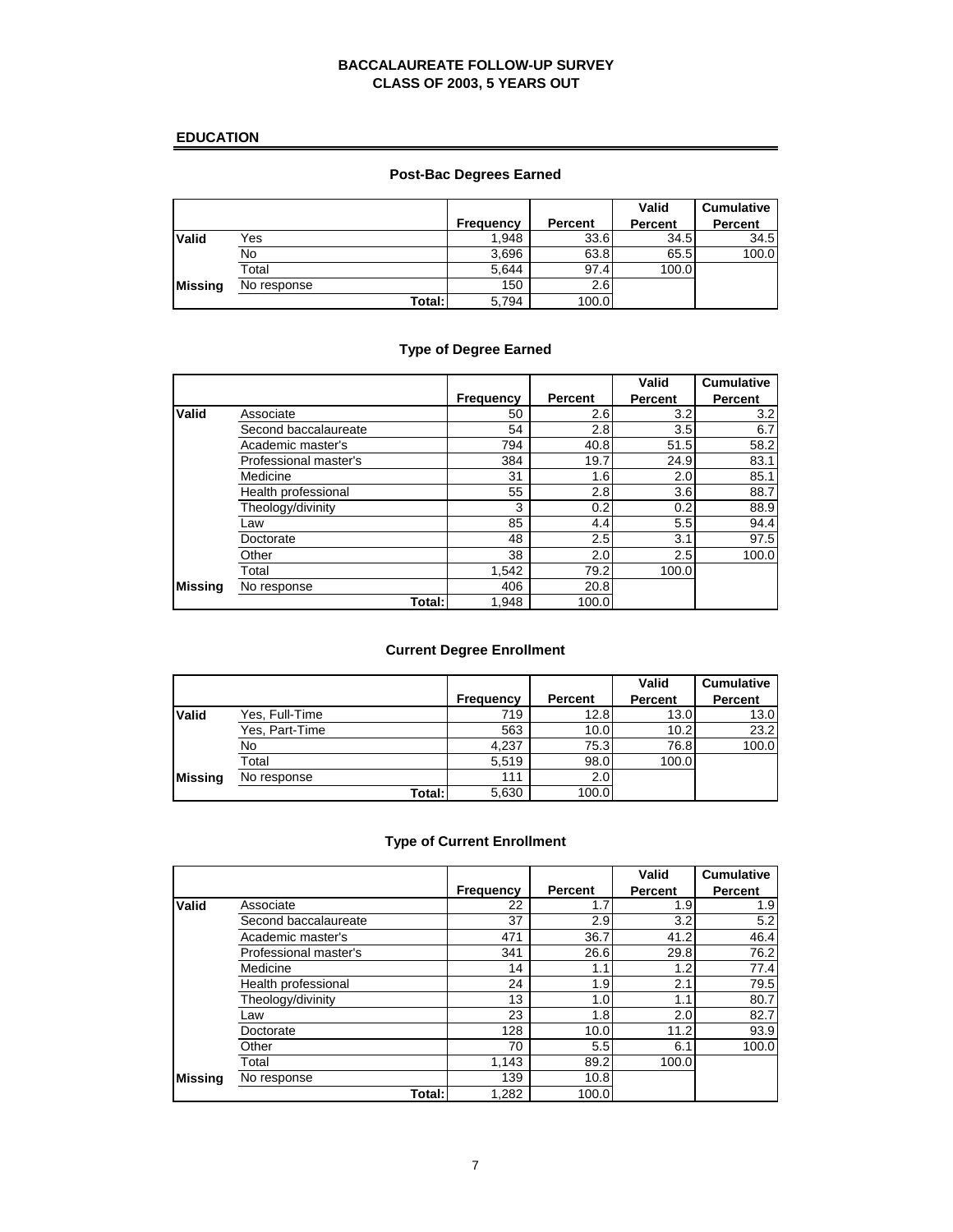#### **SATISFACTION**

# **Present Attitude Towards the University**

|                |                   |                  |         | Valid          | <b>Cumulative</b> |
|----------------|-------------------|------------------|---------|----------------|-------------------|
|                |                   | <b>Frequency</b> | Percent | <b>Percent</b> | <b>Percent</b>    |
| <b>Valid</b>   | Strongly positive | 2,481            | 42.8    | 43.4           | 43.4              |
|                | Positive          | 2.464            | 42.5    | 43.1           | 86.5              |
|                | Somewhat positive | 562              | 9.7     | 9.8            | 96.3              |
|                | Somewhat negative | 143              | 2.5     | 2.5            | 98.8              |
|                | Negative          | 43               | 0.7     | 0.8            | 99.5              |
|                | Strongly negative | 27               | 0.5     | 0.5            | 100.0             |
|                | Total             | 5,720            | 98.7    | 100.0          |                   |
| <b>Missing</b> | No response       | 74               | 1.3     |                |                   |
|                | Total:I           | 5.794            | 100.0   |                |                   |

# **Present Attitude Towards Bachelor's Degree Major**

|                |                   |                  |         | Valid          | <b>Cumulative</b> |
|----------------|-------------------|------------------|---------|----------------|-------------------|
|                |                   | <b>Frequency</b> | Percent | <b>Percent</b> | <b>Percent</b>    |
| <b>Valid</b>   | Strongly positive | 2,055            | 35.5    | 36.2           | 36.2              |
|                | Positive          | 2,281            | 39.4    | 40.1           | 76.3              |
|                | Somewhat positive | 917              | 15.8    | 16.1           | 92.4              |
|                | Somewhat negative | 295              | 5.1     | 5.2            | 97.6              |
|                | Negative          | 86               | 1.5     | 1.5            | 99.1              |
|                | Strongly negative | 49               | 0.8     | 0.9            | 100.0             |
|                | Total             | 5,683            | 98.1    | 100.0          |                   |
| <b>Missing</b> | No response       | 111              | 1.9     |                |                   |
|                | Total: I          | 5,794            | 100.0   |                |                   |

#### **Career Path Prep**

|                |              |                  |         | Valid          | <b>Cumulative</b> |
|----------------|--------------|------------------|---------|----------------|-------------------|
|                |              | <b>Frequency</b> | Percent | <b>Percent</b> | <b>Percent</b>    |
| <b>Valid</b>   | Very Well    | 1,423            | 24.6    | 25.5           | 25.5              |
|                | Well         | 1,885            | 32.5    | 33.8           | 59.3              |
|                | Adequately   | 1,683            | 29.0    | 30.2           | 89.5              |
|                | Inadequately | 369              | 6.4     | 6.6            | 96.1              |
|                | Poorly       | 112              | 1.9     | 2.0            | 98.2              |
|                | Very Poorly  | 103              | 1.8     | 1.8            | 100.0             |
|                | Total        | 5,575            | 96.2    | 100.0          |                   |
| <b>Missing</b> | No response  | 219              | 3.8     |                |                   |
|                | Total: I     | 5,794            | 100.0   |                |                   |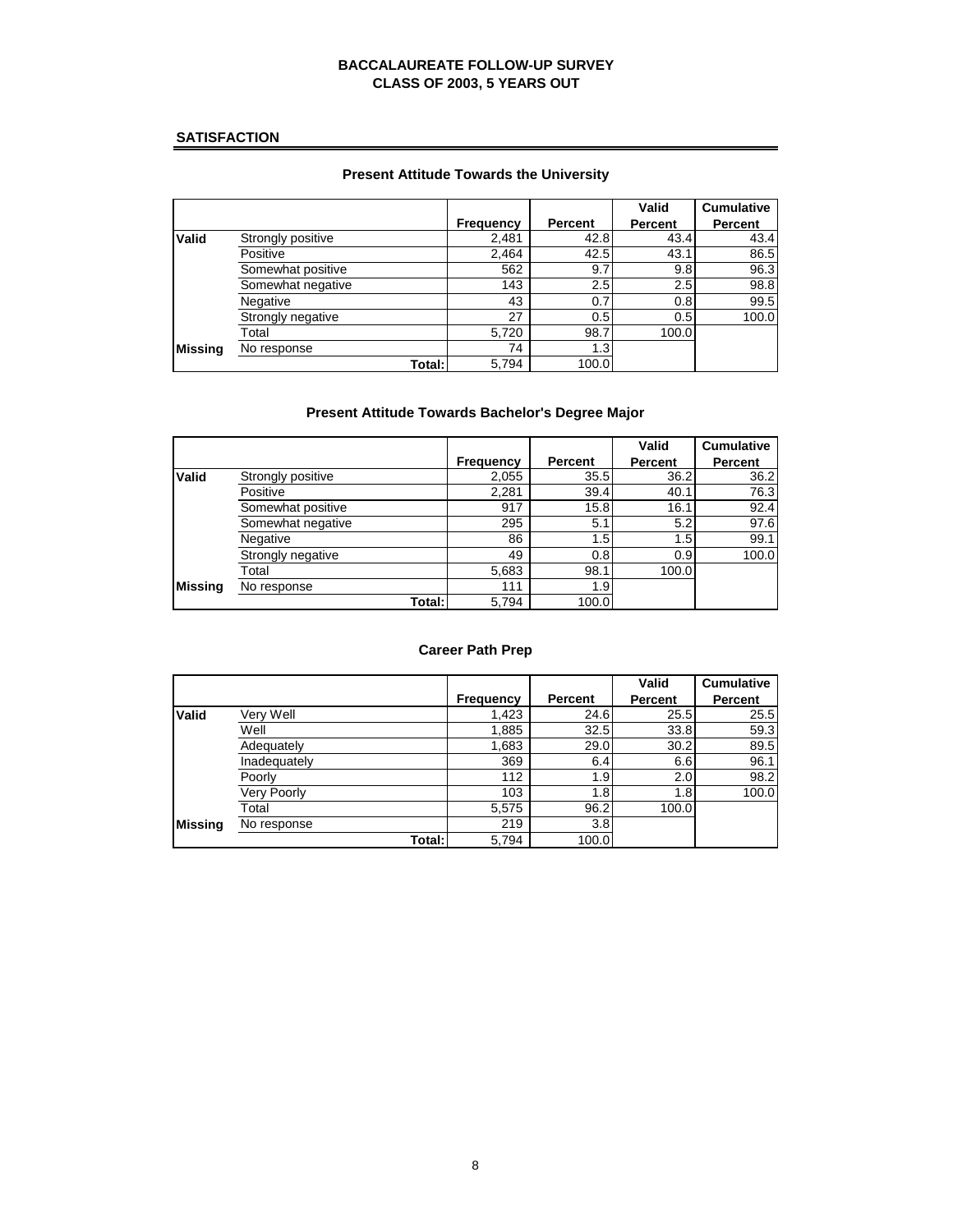### **EDUCATIONAL EFFECTIVENESS**

#### **Frequency Percent**<br>1,402 24.2 **Valid** Extremely helpful 1,402 24.2 24.4 24.4 24.4<br>
Very helpful 2,550 44.0 44.4 68.8 Very helpful 2,550 44.0 44.4 68.8<br>Moderately helpful 1,479 25.5 25.7 94.5 Moderately helpful 1,479 25.5 25.7 94.5<br>Slightly helpful 245 4.2 4.3 98.8 Slightly helpful 245 4.2 4.3 98.8<br>Not helpful 71 1.2 1.2 100.0 Not helpful 71 1.2 1.2 100.0 Total 5,747 99.2 100.0 **Missing** No response 47 0.8 5,794 100.0 **Valid Percent Cumulative Percent Total:**

#### **Eff: Critical Thinking**

# **Eff: Sense of Ethics**

|                |                    |                  |         | <b>Valid</b>   | <b>Cumulative</b> |
|----------------|--------------------|------------------|---------|----------------|-------------------|
|                |                    | <b>Frequency</b> | Percent | <b>Percent</b> | Percent           |
| <b>Valid</b>   | Extremely helpful  | 988              | 17.1    | 17.2           | 17.2              |
|                | Very helpful       | 2,104            | 36.3    | 36.6           | 53.9              |
|                | Moderately helpful | 1,807            | 31.2    | 31.5           | 85.3              |
|                | Slightly helpful   | 549              | 9.5     | 9.6            | 94.9              |
|                | Not helpful        | 293              | 5.1     | 5.1            | 100.0             |
|                | Total              | 5,741            | 99.1    | 100.0          |                   |
| <b>Missing</b> | No response        | 53               | 0.9     |                |                   |
|                | Total:             | 5,794            | 100.0   |                |                   |

#### **Eff: Diversity Understanding**

|                |                    |                  |         | Valid          | <b>Cumulative</b> |
|----------------|--------------------|------------------|---------|----------------|-------------------|
|                |                    | <b>Frequency</b> | Percent | <b>Percent</b> | <b>Percent</b>    |
| <b>Valid</b>   | Extremely helpful  | 1,519            | 26.2    | 26.5           | 26.5              |
|                | Very helpful       | 2,220            | 38.3    | 38.7           | 65.1              |
|                | Moderately helpful | 1,391            | 24.0    | 24.2           | 89.4              |
|                | Slightly helpful   | 439              | 7.6     | 7.6            | 97.0              |
|                | Not helpful        | 171              | 3.0     | 3.0            | 100.0             |
|                | Total              | 5,740            | 99.1    | 100.0          |                   |
| <b>Missing</b> | No response        | 54               | 0.9     |                |                   |
|                | Total:             | 5,794            | 100.0   |                |                   |